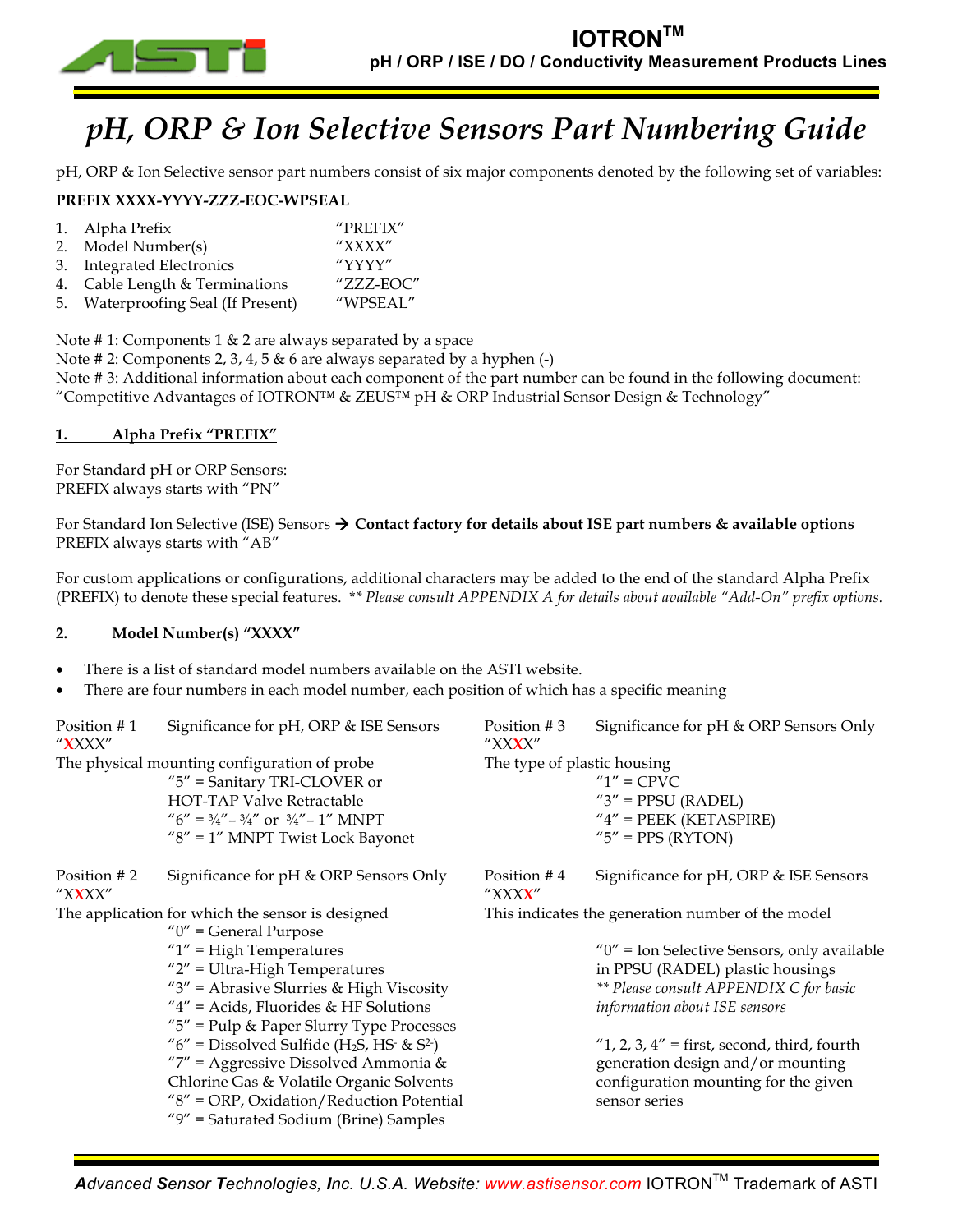

Sensor body & junction support matrix materials of construction for various IOTRON pH/ORP/ISE/DO sensor series. The ion selective (ISE) sensors are highlighted in **blue** while the dissolved oxygen sensors are highlighted in **orange**.

| Generic Model             | Sensor Body     | Junction     | Drawing Numbers                              |
|---------------------------|-----------------|--------------|----------------------------------------------|
| 2X12                      | <b>CPVC</b>     | Compact HDPE | 6-9, 6-9-Pt (2812), 6-10 (2312)              |
| 6X11                      | <b>CPVC</b>     | Compact HDPE | 6-3, 6-3-Pt (6811), 6-4 (6311)               |
| 6X13                      | <b>CPVC</b>     | <b>HDPE</b>  | $\overline{6-5}$ , 6-5-Pt (6813), 6-6 (6313) |
| 6X12                      | <b>CPVC</b>     | <b>KYNAR</b> | 6-5, 6-5-Pt (6812), 6-6 (6312/6512)          |
| 6X53                      | RYTON R-4-230BL | <b>HDPE</b>  | 6-5, 6-5-Pt (6853), 6-6 (6353)               |
| 6X54                      | RYTON R-4-230BL | <b>KYNAR</b> | 6-5, 6-5-Pt (6854), 6-6 (6354/6554)          |
| <b>AST-DO-UNIVERSAL</b>   | RYTON R-4-230BL | N/A          | <b>AST-DO-UNIVERSAL</b>                      |
| <b>CONVERTIBLE CONFIG</b> |                 |              | <b>CONVERTIBLE CONFIGURATION</b>             |
| 6X32                      | RADEL R-5000 NT | <b>KYNAR</b> | 6-5, 6-5-Pt (6832), 6-6 (6332/6532)          |
| 6X42                      | PEEK KT-880 NT  | <b>KYNAR</b> | 6-5, 6-5-Pt (6842), 6-6 (6342/6542)          |

## **¾"-1" MNPT Immersion pH/ORP/ISE Sensor Series**

| Generic Model | Sensor Body            | <b>Iunction</b> | Drawing Numbers                                  |
|---------------|------------------------|-----------------|--------------------------------------------------|
| 6X31          | <b>RADEL R-5000 NT</b> | <b>KYNAR</b>    | $6-1$ , $6-1$ -Pt $(6831)$ , $6-2$ $(6331/6531)$ |
| $6XX0$ (ISE)  | RADEL R-5000 NT        | <b>HDPE</b>     | $6$ -ISE                                         |
| 6X41          | PEEK KT-880 NT         | <b>KYNAR</b>    | $6-1, 6-1-Pt (6841), 6-2 (6341/6541)$            |
| 6X51          | RYTON R-4-230BL        | <b>KYNAR</b>    | $6-1, 6-1-Pt (6851), 6-2 (6351/6551)$            |
| 6X52          | RYTON R-4-230BL        | <b>HDPE</b>     | 6-1, 6-1-Pt (6852), 6-2 (6352)                   |

## **1" MNPT Twist Lock pH/ORP/ISE/DO Sensor Series**

| Generic Model           | Sensor Body     | <b>Junction</b> | Drawing Numbers                     |
|-------------------------|-----------------|-----------------|-------------------------------------|
| 8X31                    | RADEL R-5000 NT | <b>KYNAR</b>    | 8-1, 8-1-Pt (8831), 8-2 (8331/8531) |
| $8XX0$ (ISE)            | RADEL R-5000 NT | <b>HDPE</b>     | $8-ISE$                             |
| 8X41                    | PEEK KT-880 NT  | <b>KYNAR</b>    | 8-1, 8-1-Pt (8841), 8-2 (8341/8541) |
| 8X51                    | RYTON R-4-230BL | <b>KYNAR</b>    | 8-1, 8-1-Pt (8851), 8-2 (8351/8551) |
| 8X52                    | RYTON R-4-230BL | <b>HDPE</b>     | 8-1, 8-1-Pt (8852), 8-2 (8352)      |
| <b>AST-DO-UNIVERSAL</b> | RYTON R-4-230BL | N/A             | <b>AST-DO-UNIVERSAL</b>             |
| <b>TWISTLOCK CONFIG</b> |                 |                 | <b>TWISTLOCK CONFIGURATION</b>      |

## **Sanitary / HOT-TAP Valve Retractable ¾" MNPT pH/ORP/ISE/DO Sensor Series**

| Generic Model    | Sensor Body     | <b>Junction</b> | Drawing Numbers                     |
|------------------|-----------------|-----------------|-------------------------------------|
| 5X31             | RADEL R-5000 NT | <b>KYNAR</b>    | 5-1, 5-1-Pt (5831), 5-2 (5331/5531) |
| $5XX0$ (ISE)     | RADEL R-5000 NT | <b>HDPE</b>     | $5$ -ISE                            |
| 5X41             | PEEK KT-880 NT  | <b>KYNAR</b>    | 5-1, 5-1-Pt (5841), 5-2 (5341/5541) |
| 5X51             | RYTON R-4-230BL | <b>KYNAR</b>    | 5-1, 5-1-Pt (5851), 5-2 (5351/5551) |
| AST-DO-UNIVERSAL | RYTON R-4-230BL | N/A             | AST-DO-UNIVERSAL SANITARY/HOT-      |
| SANITARY/HOT-TAP |                 |                 | <b>TAP CONFIGURATION</b>            |

# **1"-1.25" MNPT Immersion pH/ORP/ISE Sensor Series**

| Special Model                  | Sensor Body     | <b>Iunction</b> | Drawing Numbers                     |
|--------------------------------|-----------------|-----------------|-------------------------------------|
| AB 6100 Fluoride ISE           | RADEL R-5000 NT | Large Size      | н.                                  |
| <b>Sensor for Acid Service</b> |                 | <b>HDPE</b>     |                                     |
| ZEUS 1202, 1203, 1204          | RADEL R-5000 NT | High-Temp       | ZEUS Analog & Digital pH/ORP Sensor |
| Digital 1205, 1234             |                 | <b>KYNAR</b>    | (ULTRA RUGGED CONFIGURATION)        |

*Note: The first drawing number indicated is valid for all part number of the sensor series except as otherwise indicated.*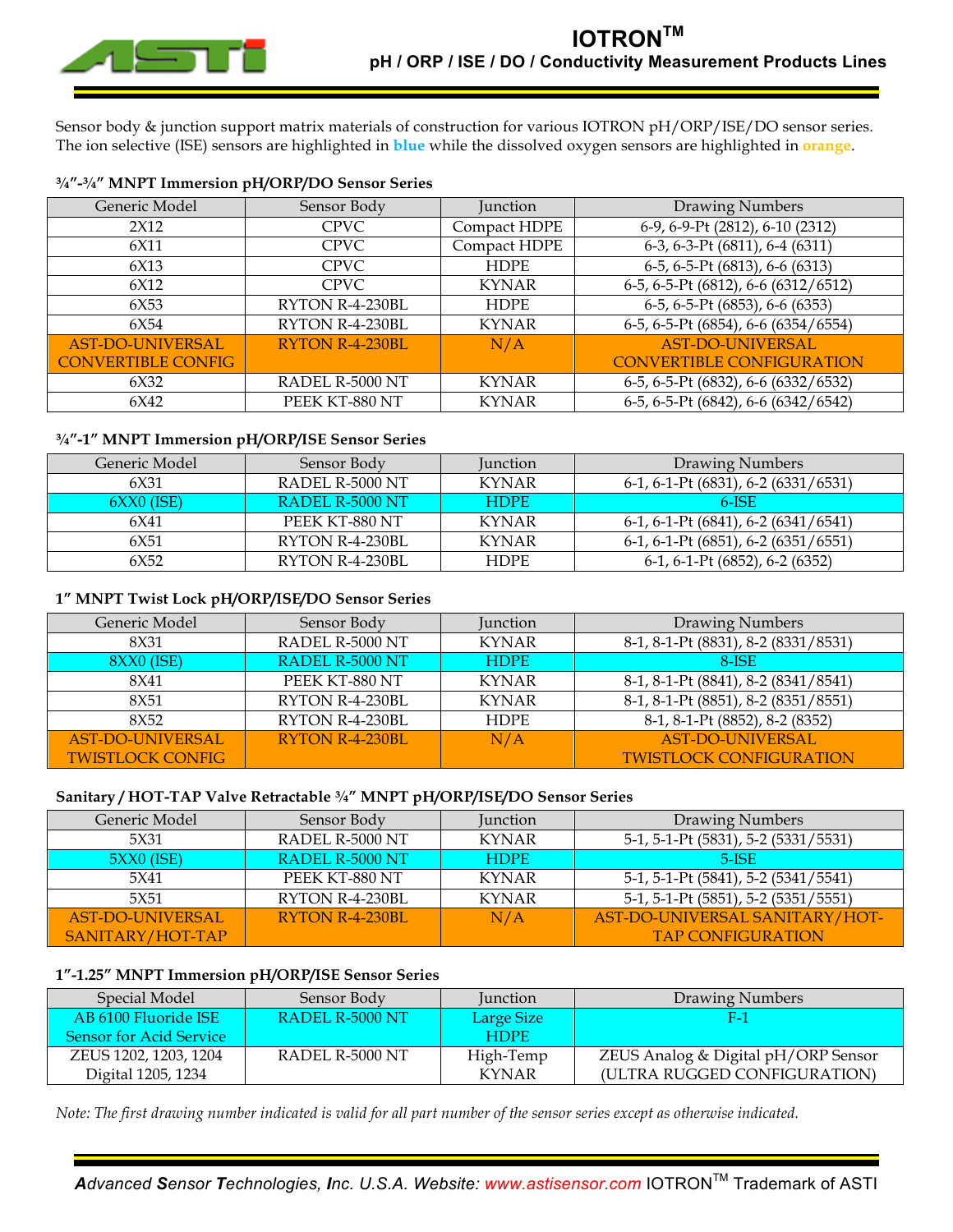

The features of some models can be combined together to create a blended part numbers. These "hybrid" part numbers are designated with a forward slash "/" between the model numbers invoked.

Some Selected Examples Include:

 $XXX = "6831/6631"$ Sulfide Resistant ORP Sensor, ¾" – 1" MNPT Inline/Immersion RADEL Sensor Body

 $XXX =$  "5331/5631" Slurry & Sulfide Resistant pH sensor, Sanitary & HOT-TAP RADEL Sensor Body

 $XXX =$  "8151/8451/8651" Acid/Fluoride, Hi-Temp & Sulfide Resistant pH Sensor, 1" MNPT Twist Lock Quick Disconnect RYTON Sensor Body

 $XXX =$  "6241/6441" Ultra High Temperature & Acid Resistant pH sensor , ¾" – 1" MNPT Inline/Immersion PEEK Sensor Body

 $XXX =$  "5131/5331" High Temperature & Abrasive Slurry Resistant pH sensor, Sanitary & HOT-TAP RADEL Sensor Body

 $XXXX = "8151/8951"$ Hi-Temp & Saturated Sodium (Brine) Resistant pH Sensor, 1" MNPT Twist Lock Quick Disconnect RYTON Sensor Body

 $XXX =$  "6841/6241/6341" Ultra-High Temperature Slurry Abrasive Resistant ORP Sensor, ¾" – 1" MNPT Inline/Immersion PEEK Sensor Body

 $XXX =$  "5551/5151/5951" High Temperature Saturated Sodium Paper/Pulp Resistant pH sensor, Sanitary & HOT-TAP RYTON Sensor Body

*Note: Not all-theoretical combinations of part numbers possible. Consult factory for availability of desired combination.*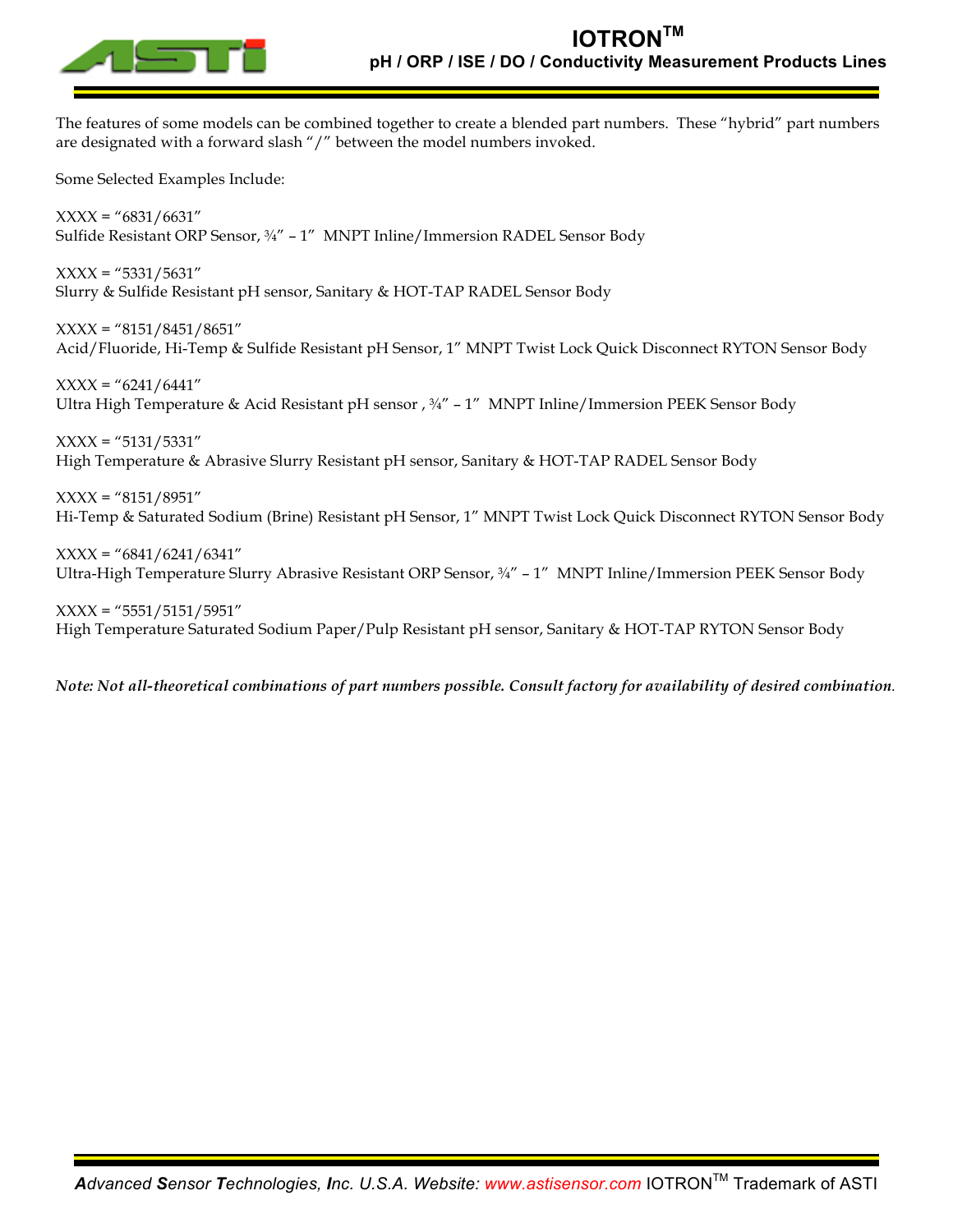

# **Replacement pH & ORP Sensors For Transmitters that support and/or require Integrated Preamplifiers**

The instruments listed below require and/or support integral preamplifiers. Sensors to mate with these OEM pH & ORP transmitters are supplied with the appropriate integrated temperature compensation element, solution ground & OEM compatible high-impedance CMOS operational amplifier (a.k.a. preamplifier) as may be required to ensure full compatibility and optimal performance. Some manufacturers and analyzer models can support both sensors with or without preamplifiers on the same instrument. A sensor hook-up schematics for interfacing to the given OEM pH/ORP transmitter is supplied with each sensor, and some of the most common wiring schematic are posted on our website (please inquire for any not listed).

## **Replacement pH & ORP Sensors For Transmitters DO NOT SUPPORT Integrated Preamplifiers**

The instruments listed below do no support preamplifiers. Sensors to mate with these OEM pH & ORP transmitters are supplied with the appropriate internal temperature compensation and/or solution ground signals to ensure compatility. A sensor hook-up schematics for interfacing to the given OEM pH/ORP transmitter is supplied with each sensor, and the some of the most common wiring schematic are posted on our website (please inquire for any not listed). If longer cable runs may be required for your planned installation, it is recommended to select a transmitter that supports preamplifiers (see list to the left).

**Fully Supported Hardware - FULL COMPATIBILITY**

#### **Fully Supported Hardware - FULL COMPATIBILITY**

**Manufacturer pH & ORP Transmitters** Rosemount Analytical Liquid Division A Part of Emerson Process Management **LEGACY:** 1050, 1181, 1055, 2081, 3081, 81, 54pH, 54epH, XMT **MODERN:** 1056, 1057, 56, 1066, 5081, 6081 Foxboro Analytical by Schneider Electric (a Division of Invensys) **LEGACY:** 870IT **MODERN:**  875PH, 876PH, 873PH, 873DPX Honeywell (formerly Leeds and Northrup, a.k.a. L&N) **LEGACY:** 7030, 7075, 7076, 7079, 7081, 7082 , 7083, 7084, 7096, 9782 **MODERN:** UDA2182, APT2000PH, APT4000PH Electro-Chemical Devices (a.k.a. ECD) **LEGACY:** T20, T21, T27, T29, T30, C22 **MODERN:**  T23, T28 \* ASTI offers pH & ORP sensors compatible with the transmitters listed above as an alternative to mating OEM pH & ORP sensors detailed. Trademarks (indicated with TM) are registered to the respective corporations as listed above. **Manufacturer pH & ORP Transmitters** Endress+Hauser (a.k.a. E+H) **LEGACY:** CPM152, CPM280, CPM431 **MODERN:**  CPM153, CPM223, CPM253 Mettler-Toledo International (formerly Ingold) **LEGACY:** 1120, 1140, 2050, 2100, 2220, 2400, 2500, 2800X, 2050e, pH 2100-PA, pH 2100e **MODERN:** M200, M300, M400, M700, M800 ABB (formerly TBI-Bailey) **LEGACY:** TB515, TBN580, TB701/702, 4630, 4631, 4635, 4636, AX416, AX436, AX468, AX460, AX466 **MODERN:** AX460, AX416, AX436, APA592, TB82pH, TB84pH Knick **LEGACY:** Stratos Eco 2402 **MODERN:** Stratos Evo, Stratos Pro A2 pH, Stratos Pro A4 pH, Stratos Eco 2405 pH, Stratos 2221 pH, Stratos Stratos 2231 pH, Protos 3400(X)-035, PHU 3400(X)-110 \* ASTI offers pH & ORP sensors compatible with the transmitters listed above as an alternative to mating OEM pH & ORP sensors detailed.

Trademarks (indicated with TM) are registered to the respective corporations as listed above.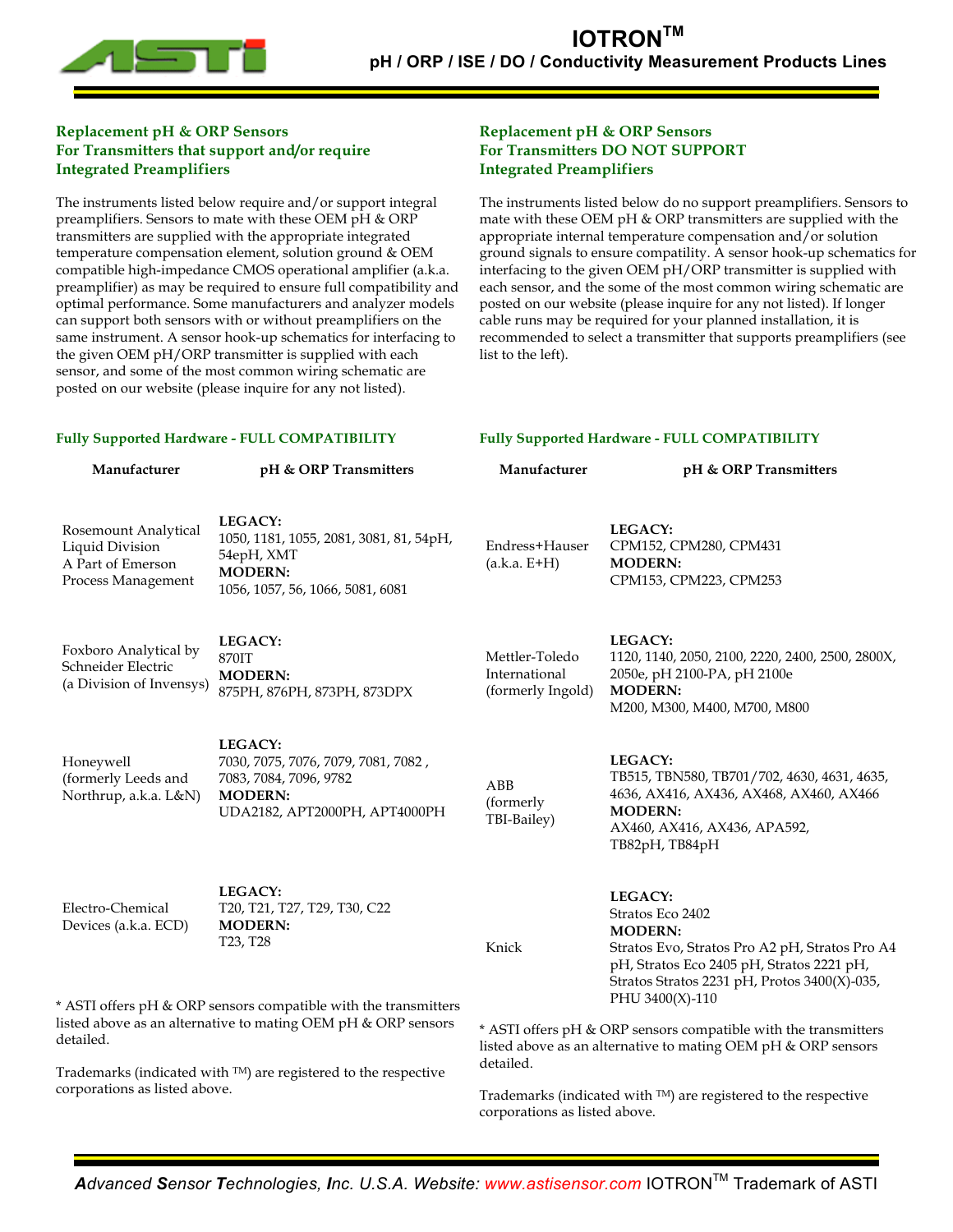

## **Replacement pH & ORP Sensors For Transmitters that support and/or require Integrated Preamplifiers**

The instruments listed below require and/or support integral preamplifiers. Sensors to mate with these OEM pH & ORP transmitters are supplied with the appropriate integrated temperature compensation element, solution ground & OEM compatible high-impedance CMOS operational amplifier (a.k.a. preamplifier) as may be required to ensure full compatibility and optimal performance. Some manufacturers and analyzer models can support both sensors with or without preamplifiers on the same instrument. A sensor hook-up schematics for interfacing to the given OEM pH/ORP transmitter is supplied with each sensor, and some of the most common wiring schematic are posted on our website (please inquire for any not listed).

## **Replacement pH & ORP Sensors For Transmitters DO NOT SUPPORT Integrated Preamplifiers**

**Supported Hardware with Some Known Issues**

**LIMITED COMPATIBILITY**

The instruments listed below do no support preamplifiers. Sensors to mate with these OEM pH & ORP transmitters are supplied with the appropriate internal temperature compensation and/or solution ground signals to ensure compatility. A sensor hook-up schematics for interfacing to the given OEM pH/ORP transmitter is supplied with each sensor, and the some of the most common wiring schematic are posted on our website (please inquire for any not listed). If longer cable runs may be required for your planned installation, it is recommended to select a transmitter that supports preamplifiers (see list to the left).

#### **Supported Hardware with Some Known Issues**

#### **LIMITED COMPATIBILITY**

Fischer) Signet a.k.a +GF+

| Manufacturer                                                                                | pH & ORP Transmitters                                                                         | Manufacturer                                                                                      | pH & ORP Transmitters                                                                                                            |
|---------------------------------------------------------------------------------------------|-----------------------------------------------------------------------------------------------|---------------------------------------------------------------------------------------------------|----------------------------------------------------------------------------------------------------------------------------------|
| Rosemount<br>Analytical Liquid<br>Division, Part of<br><b>Emerson Process</b><br>Management | LEGACY:<br>1054, 1054A, 1054B, 1055                                                           | Yokogawa Electric<br>Corporation<br>(Formerly Johnson<br>Yokogawa<br>Controls,<br>$a.k.a.$ $[YC]$ | LEGACY:<br>pH/ORP 200, pH/ORP 400, pH/ORP 202,<br>pH/ORP 402, pH150, pH100, OR100<br><b>MODERN:</b><br>PH450G, PH202G            |
| <b>HACH</b><br>(formerly)<br><b>Great Lakes</b>                                             | LEGACY:<br>33, 53, 60, 62, 63, 70, 83, 90, 95, 570, 670, 671,<br>690, 691, 692, P33, P53, P63 | detailed.                                                                                         | * ASTI offers pH & ORP sensors compatible with the transmitters<br>listed above as an alternative to mating OEM pH & ORP sensors |
| Instruments,<br>a.k.a. GLI)                                                                 | <b>MODERN:</b><br>si792, si794, PRO-P3 GLI PRO series, sc200                                  | corporations as listed above.                                                                     | Trademarks (indicated with $TM$ ) are registered to the respective                                                               |
| GF (Georg                                                                                   | LECACY, 710 2730 0020 0040 0710 E700                                                          |                                                                                                   | Most of the pH/ORP transmitter models listed also have a both<br>contacting conductivity and toroidal (inductive contactless)    |

ve a both contacting conductivity and toroidal (inductive contactless) conductivity transmitter counterpart to which ASTI can also supply alternative sensors to the OEM model sensors. Please inquire for any such conductivity retrofit and replacement sensor needs as well as for the pH & ORP measurements.

**The manufacturers and models detailed on this webpage are not a complete listing of the supported OEM pH & ORP transmitters, analyzers and controllers to which ASTI can retrofit our replacement pH, ORP and conductivity sensors.**

#### **PLEASE INQUIRE FOR COMPATIBILITY INFORMATION ABOUT ANY INSTRUMENTATION NOT LISTED HERE**

Naturally, all the ASTI pH, ORP and Ion selective (ISE) sensors are compatible with our own **2TX, 3TX and 4TX transmitters**

\* ASTI offers pH & ORP sensors compatible with the transmitters listed above as an alternative to mating OEM pH & ORP sensors detailed.

**MODERN:** 9900, 8900, 8750

**LEGACY:** 710, 2720, 9030, 9040, 8710, 5700

Trademarks (indicated with TM) are registered to the respective corporations as listed above.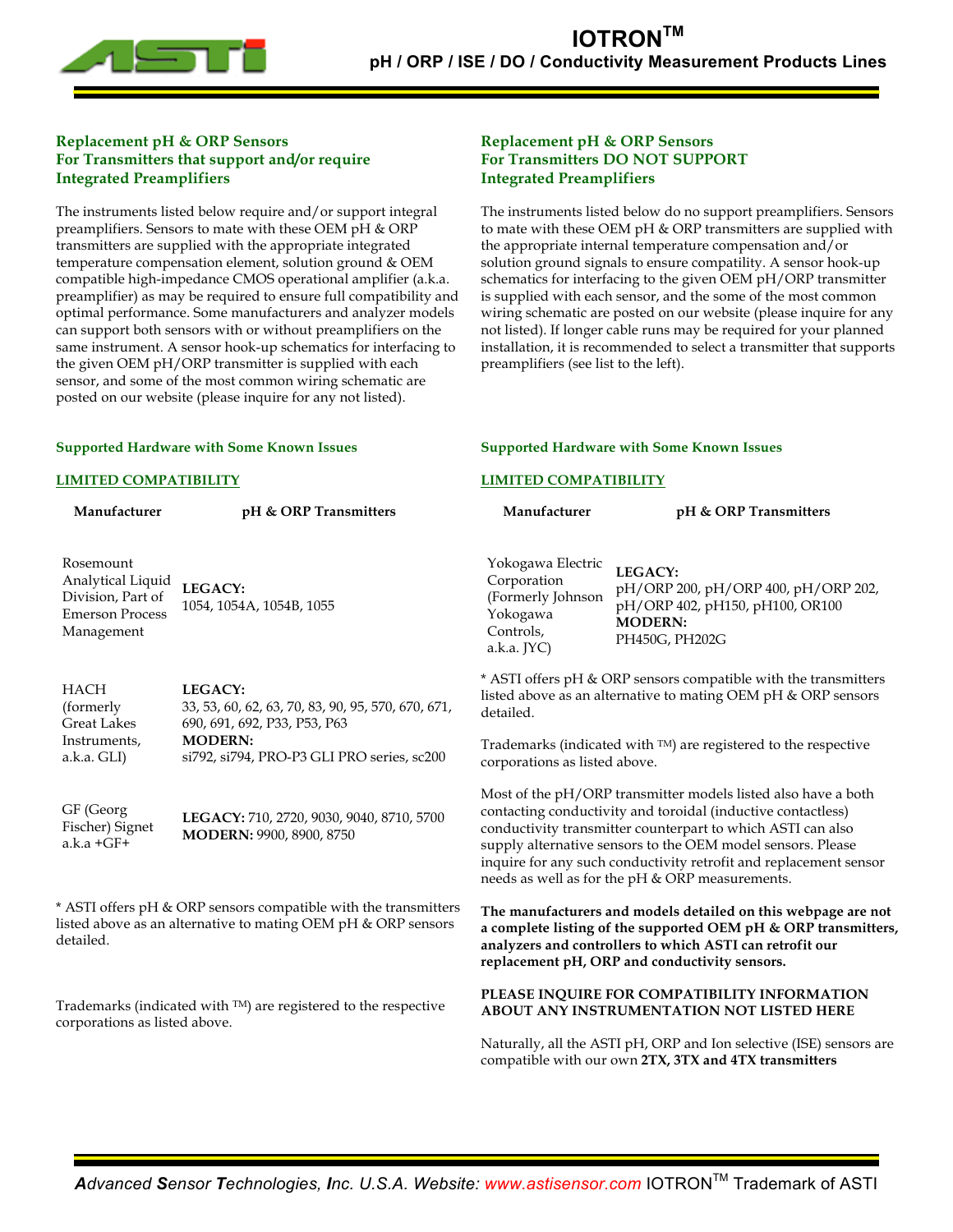

## **3. Integrated Electronics "YYYY"**

A variety of electronics may be integrated into most sensors. These include the following categories:

- 1. Thermocompensator (TC) Elements
- 2. Analog Preamplifiers
- 3. Smart Digital Sensor Boards
- 4. No Electronics

## *1. ThermoCompensators Elements (ONLY)*

| Current List includes: | 3000 Ohm Balco,    | $YYYY = "3000"$ (Typical for TBI-Bailey / ABB & Jenco Transmitters)  |
|------------------------|--------------------|----------------------------------------------------------------------|
|                        | 301 Ohm GLI Assy,  | YYYY = "301" (Typical for Older Great Lakes and Compatibles)         |
|                        | 1000 Ohm Platinum, | $YYYY = "1000"$ (Typical for Foxboro & Modern Rosemount Instruments) |
|                        | 100 Ohm Platinum,  | $YYYY = "100"$ (Typical for Older Rosemount and E+H Instruments)     |

*Note: Other TC Elements may be available upon request*

### *2. Analog Preamplifiers*

Analog preamplifiers are available to interface OEM transmitters that either support and/or require these electronics to interface with that given instrument. The suitable mating TC element and solution ground (if required) are automatically assigned by specifying the integral preamplifier type. See Appendix "A" for solution ground options available.

#### Examples:

### YYYY = "ROSEMOUNT"

*Most all Uniloc Rosemount Emerson Process Management transmitters support integral preamplifier in sensor configuration option. Modern Rosemount transmitters include the 1056, 1057, 56, 1066 and 5081 while the legacy transmitters include the 1181, 1055, 2081, 3081, 81, 54 and XMT models. Simple specify the mating Rosemount transmitter model to get the compatible preamplifier. For example if you have a model 5081 transmitter then YYYY = "5081". Most modern Rosemount preamplifiers are intercompatible amongst various models altough the specific wiring scheme will vary based upon the terminal assignments.*

### YYYY = "FOXBORO"

*Most all Foxboro transmitters support integral preamplifier in sensor configuration option. Modern Fobxoro transmitters include the 875PH, 876PH, 873PH, 873DPX while the model 870IT is now a legacy transmitter. Simply specify the mating Fobxoro transmitter model to get the compatible preamplifier. For example for a model 875 transmitter then YYYY = "875". Most modern Foxboro preamplifiers are intercompatible amongst various models altough the specific wiring scheme will vary based upon the terminal assignments. Note that a solution ground (a.k.a. liquid earth) is required for the Foxboro 875, 876 and 870IT transmitters and is automatically included when these integral Foxboro preamplifier electronics option is invoked.*

### $YYYY = "GLI5"$

*Most all Great Lakes Instruments (GLI) / HACH transmitters support integral preamplifier in sensor configuration option. Modern GLI/HACH transmitters include the 1056, 1057, 56, 1066 and 5081 while the legacy transmitters include the 1181, 1055, 2081, 3081, 81, 54 and XMT models. Simply specify YYYY = "GLI5" and the 5-wire differential type preamplifier and sensor assembly will be compatible with all GLI or HACH transmitter models. The GLI5 type differential preamplifiers are intercompatible amongst various Great Lakes and HACH pH/ORP transmitter models altough the specific wiring scheme will vary based upon the terminal assignments. Note that a solution ground (a.k.a. liquid earth) is required for the Foxboro 875, 876 and 870IT transmitters and is automatically included when these integral GLI5 preamplifier electronics option is invoked.*

**Note: All preamplifier types are supported for all ¾"-1" MNPT Immersion and 1" MNPT Twist Lock sensor series. Some preamplifiers may not be available for the smaller ¾"- ¾" MNPT and Sanitary/HOT-TAP sensor series.**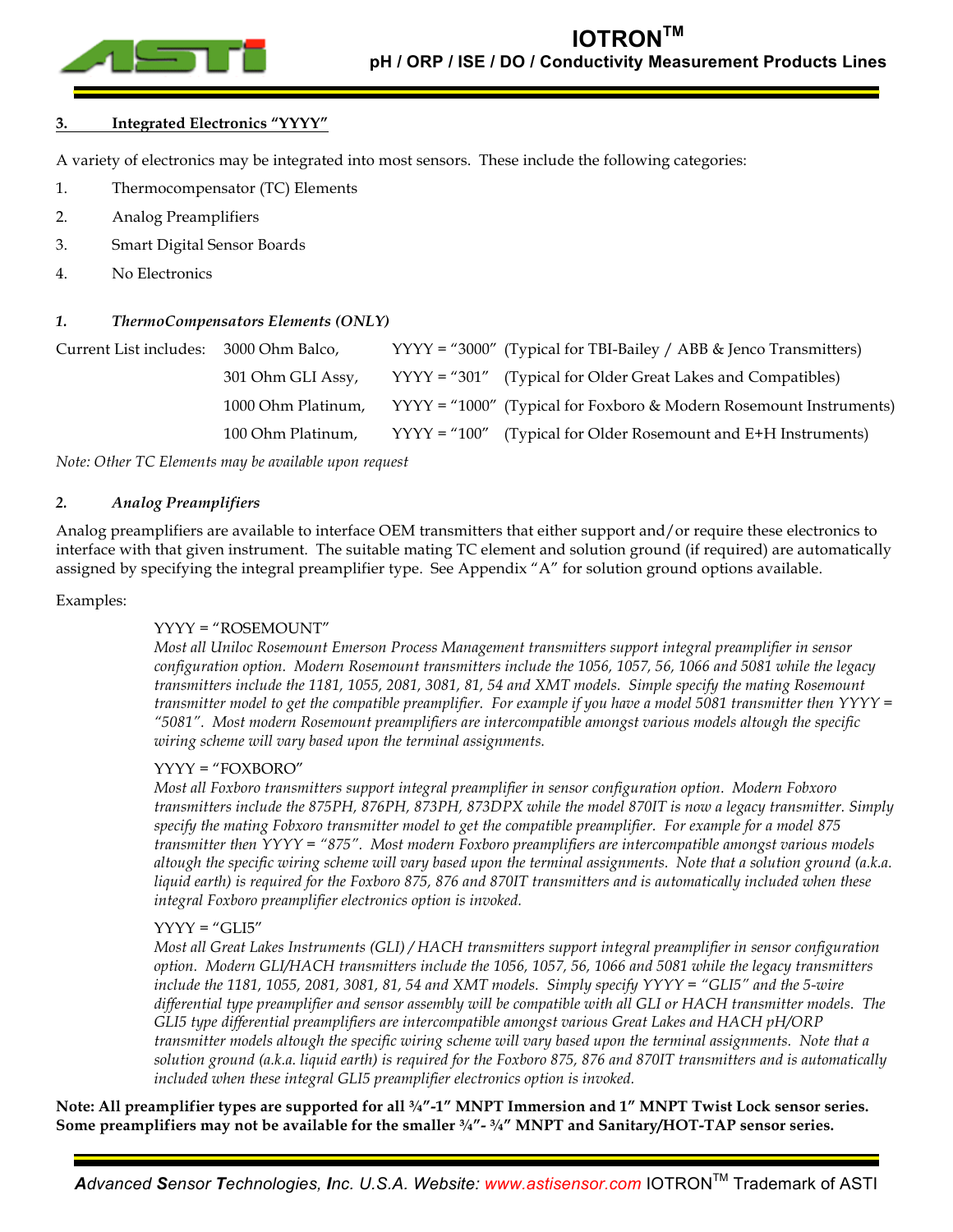

# *3. Smart Digital Sensors Boards* **YYYY = "HiQ" for 3TX-HiQ-pH intelligent digital pH/ORP Transmitters**

Any existing Iotron<sup>TM</sup> pH & ORP sensors can be purchased for use with the 3TX-HiQ-pH transmitter. This requires invoking the -HiQ option at the end of the sensor part number and then adding a waterproofing option thereafter if desired. Invoking the -HiQ option will add the following three components to the sensor model:

1) Integral standard Pt temperature compensation element (ACCU-TEMP upgrade available with applicable surcharge) 2) Smart digital sensor board for use with 3TX-HiQ-pH intelligent transmitter

3) 6 meters (20 feet) of integral cable with NEMA 6P / IP67 waterproof & corrosion resistant male snap connector

 $\rightarrow$  All HiQ style sensors come standard with male snap connector. Standard integral cable length is 6 meters (20 feet).  $\rightarrow$  Shorter 3 meters (10 feet) or 1.5 meters (5 feet) integral sensor cable lengths also terminating with male snap connector available for same price as standard 6 meter (20 foot) length. Specify shorter lengths by –HiQ-1.5m or –HiQ-3.0m coding. If standard –HiQ option is invoked the sensor is supplied with standard 6 meters (20 feet) of cable & male snap connector.

 $\rightarrow$  12 meters (40 feet) of integral sensor cable with male snap connector available as a *special order option* (-HiQ-12*m*).

## **Female Snap to Male Snap Digital Cable Extension Options**

| 3 meters (10 feet)  | HiQ4F-3m-HiQ4M  |
|---------------------|-----------------|
| 6 meters (20 feet)  | HiQ4F-6m-HiQ4M  |
| 12 meters (40 feet) | HiQ4F-12m-HiQ4M |
| 24 meters (80 feet) | HiQ4F-24m-HiQ4M |

# **Female Snap to Tinned Leads Digital Cable Extension Options**

| $1.5$ meters $(5$ feet) | $HiQ4F-1.5m-TL$ |
|-------------------------|-----------------|
| 3 meters (10 feet)      | HiQ4F-3m-TL     |
| 6 meters (20 feet)      | HiO4F-6m-TL     |
| 12 meters (40 feet)     | HiQ4F-12m-TL    |

*The snap to snap & snap to tinned leads cable extensions can be used together in any desired combination without signal degradation provided the maximum supported 610 meters (2,000 feet) of total cable length is not exceeded. Inquire to the ASTI factory for any special requirements not fulfilled by the standard options. The most cost effective route is typically to use the standard options whenever possible.*

**Items denoted in GREEN are special orders. This means that there may be limited availability and/or extended lead times for purchase of these items or to invoke these options. Contact ASTI factory or distributor for further details**

### *4. No Electronics*

If no electronics are desired then YYYY = "0000"

Typically no electronics style sensors are only employed when the measurement is both performed at or very near 25 degrees Celsius and only a rather short cable length is required. One additional case for the no integral electronics style of sensor is when a separate external temperature compensation element is permanently installed into the process solution and (potentially) an external preamplifier is employed to support longer cable runs or use in noisy electrical areas. Contact the ASTI factory for further assistance for no electronics style sensor configurations and installation schemes.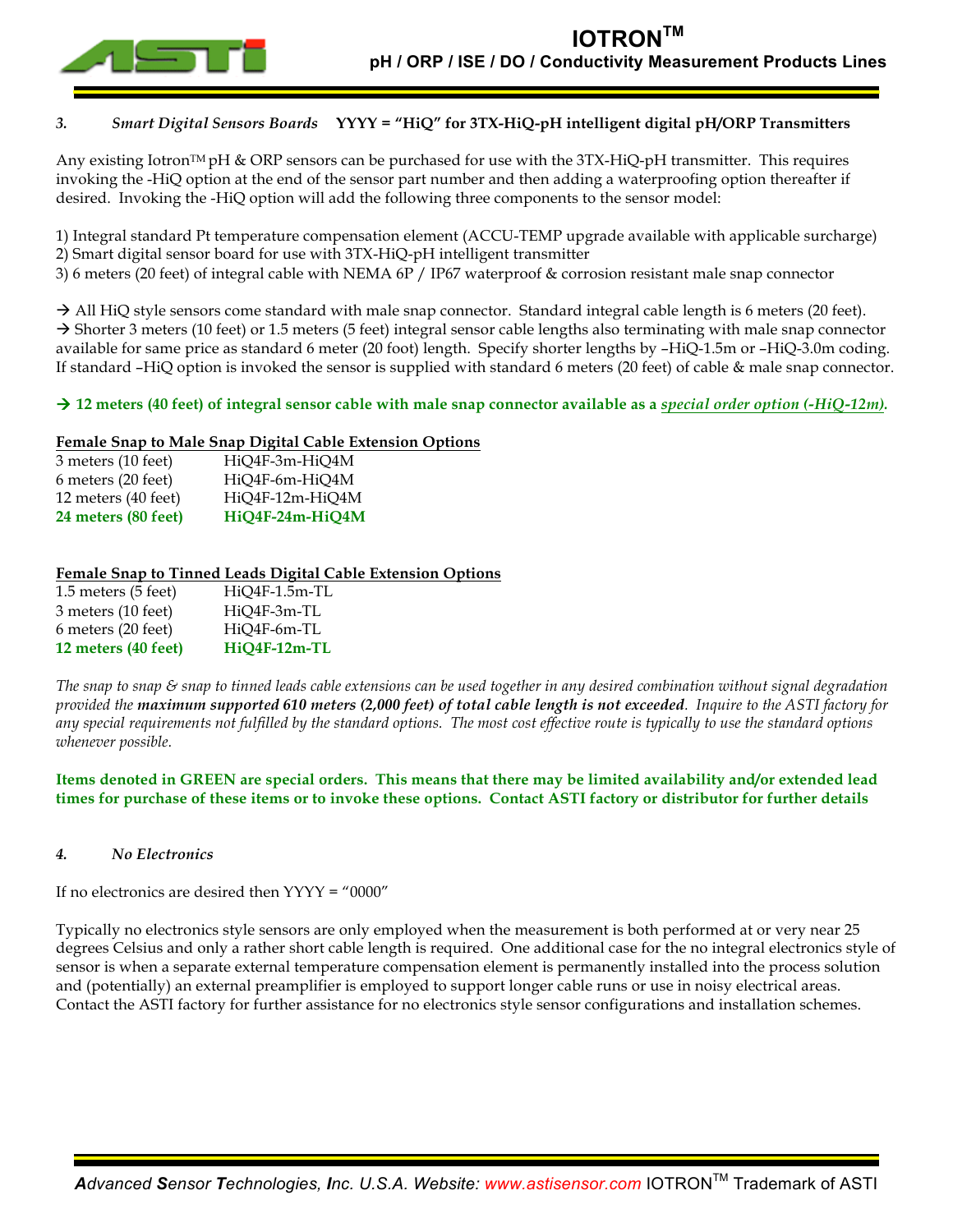

## **4. Cable Length & Terminations "ZZZ-EOC"**

Simply designate the desired cable length in units of feet **"ZZZ"**. For analog sensors 10 feet (3 meters) of cable are provided in the base configuration with any additional cable is charged per the prices indicated on the current ASTI Sensor Price List. For smart digital sensors 20 feet (6 meters) of cable are provided in the case configuration with an extended 40 feet (12 meters) or cable available as a special order option.

Limitations on cable length:

| For Sensors without Preamplifier: | $MAX LENGTH = 15 - 50 feet (dependent upon sensor & meter)$ |
|-----------------------------------|-------------------------------------------------------------|
| For Sensors WITH preamplifier:    | MAX LENGTH = 150 - 500 feet (depending upon transmitter)    |
| For Smart Digital Sensors:        | MAX LENGTH = 2,000 feet (610 meters) for 3TX-HiQ-pH meters  |
|                                   |                                                             |

### **Selected Suffix Callouts for End of Cable "EOC" Terminations:**

Terminations for Analog pH & ORP sensors WITHOUT preamplifier or smart digital sensor board

• Male BNC Connector ("MBNC") or Tinned Lead Wires ("TL")  $\rightarrow$  Black Cable

Terminations for Analog pH & ORP sensors WITH integral analog preamplifiers

- Tinned Lead Wires ("TL") or NEMA 6P & IP67 rated quick disconnect snap connector ("Q7M") \* ! **Gray Cable**
- Braid Reinforced with Tinned Lead Wires ("BL")  $\rightarrow$  Blue Cable

Terminations for pH & ORP sensors WITH smart digital sensor board *(see previous page for more details)*

NEMA 6P & IP67 rated quick disconnect snap connector ("HiQ4M") is standard → Green Cable

**\*** For Sensors with Q7M male snap connector a mating female snap to tinned leads Q7F-Xm-TL extension cable (where X is the cable length in meters) must be installed at time of commissioning. This cable will stay permanently connector to the transmitter terminal board when the sensor is installed or removed from service via the NEMA 6P & IP67 rated Q7M/Q7F quick disconnect snap connector system. The maximum total cable length for the installation will vary from between 150 feet (~50 meters) up to 500 feet (~150 meters) depending upon the mating transmitter that is interfaced. Contact ASTI factory for assistance and validation of your planned installation scheme.

# **Integral Cable Lengths for Sensors Terminated with Q7M Quick Disconnect Snap Connectors**

 $\rightarrow$  Sensors that are terminated with Q7M male snap connector come standard with 3 meters (10 feet) of integral cable

 $\rightarrow$  Shorter 1.5 meters (5 feet) of integral sensor cable length also terminating with Q7M male snap connector are available for same price as the standard 3 meters (10 feet) length. Specify shorter lengths by –Q7M-1.5m coding. If –Q7M option is invoked without any cable length indicated the sensor is supplied with standard 3 meters (10 feet) of cable  $\&$  Q7M male snap connector complete.

 $\rightarrow$  Longer 6 meters (20 feet) integral sensor cable lengths also terminating with Q7M male snap connector are available as a standard order option with applicable surcharge.

## ! **Maximum 12 meters (40 feet) of integral sensor cable with Q7M male snap connector is available as a** *SPECIAL ORDER OPTION (-Q7M-12m) with applicable surcharge. Q7F-24m-TL is a SPECIAL ORDER extension cable.*

### **Female Snap to Tinned Leads Cable Extension Options for Analog Sensors with Q7M snap connector terminations**

| 24 meters (80 feet) | $Q7F-24m-TL$ |
|---------------------|--------------|
| 12 meters (40 feet) | Q7F-12m-TL   |
| 6 meters (20 feet)  | O7F-6m-TL    |
| 3 meters (10 feet)  | O7F-3m-TL    |
| 1.5 meters (5 feet) | O7F-1.5m-TL  |

*Inquire to factory for analog sensor quick disconnect snap style installations that require extension cables longer than 80 feet.*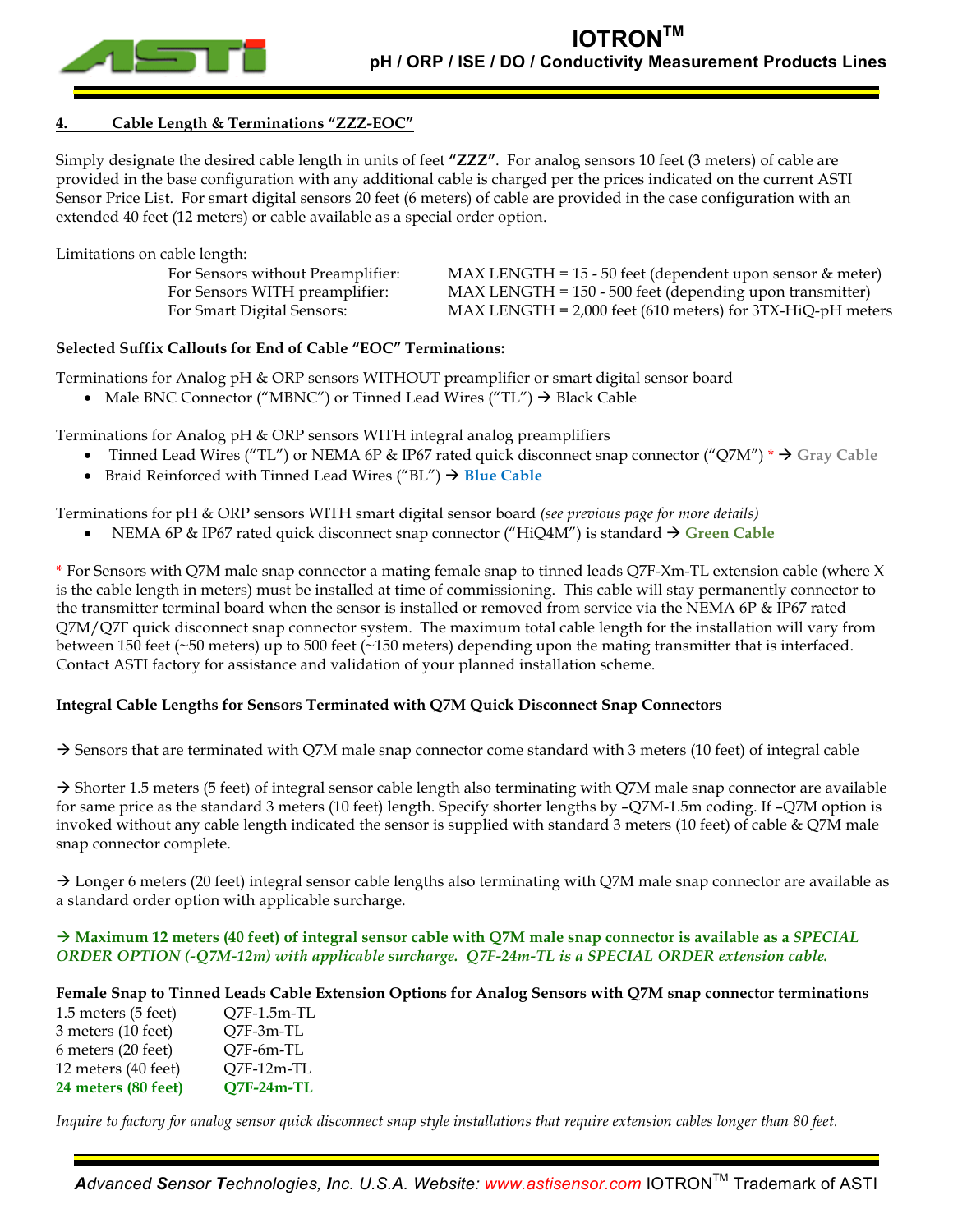

| 5.<br>Waterproofing Seal (If Present) "WPSEAL" → Comparison Chart & Option Guide |                                    |                               |                                  |                              |                            |  |  |
|----------------------------------------------------------------------------------|------------------------------------|-------------------------------|----------------------------------|------------------------------|----------------------------|--|--|
| The matrix of submersible option<br>is based upon three factors:                 |                                    |                               |                                  |                              |                            |  |  |
| Material of Construction                                                         |                                    |                               |                                  |                              |                            |  |  |
| Family of Waterproofing Option                                                   |                                    |                               |                                  |                              |                            |  |  |
| Type & length of sealing hose                                                    |                                    |                               |                                  |                              |                            |  |  |
| <b>Description of</b><br>Waterproofing                                           | <b>Material of</b><br>Construction | Family "A"<br><b>Standard</b> | Family "B"<br><b>Submersible</b> | Family "C"<br><b>Special</b> | Family "IT"<br>Submersible |  |  |
| <b>Most Submersible</b><br>Applications                                          | PP                                 | <b>WPA</b>                    | <b>WPB</b>                       | <b>WPC</b>                   | <b>WPIT</b>                |  |  |
| Halogen and<br><b>Oxidizer Resistant</b>                                         | <b>CPVC</b>                        | <b>WPG</b>                    | <b>WPH</b>                       | Not Available                | <b>WPITC</b>               |  |  |

# **GENERAL NOTES ABOUT WATERPROOFING OPTIONS:**

- 1. All options are available for sensors with  $\frac{3}{4}$ " MNPT, 1.0" MNPT or 1.25" MNPT rear threads.
- 2. Max temperature for continuous usage of the polypropylene (PP) waterproofing options is 105 °C (220 °F).
- 3. Max temperature for continuous usage of the CPVC waterproofing options is 90 °C (195 °F).
- 4. The waterproofings with polypropylene (PP) material of construction are the best choice for most applications. There are some selected process solutions that contain chemicals for which CPVC is a better choice than PP such as in some strong oxidizers such as chlorine and chlorine dioxide as well as diluted nitric acid. In general, however, the PP material of construction is a better choice for chemical resistance, particularly if organic solvents may be present.
- 5. All waterproofing types are suitable for use in outdoor installations where rain and moisture may be present on a continuous basis. All waterproofing options are also suitable for facilities that perform washdowns such that the back of the sensor may become thoroughly wetted.
- 6. WPA & WPC require an immersion tube to the NPT threads of the waterproofing feature for fully submersible use.
- 7. The WPB, WPH, WPIT series waterproofings can be installed with either 3/8"X5/8" braid reinforced vinyl tubing or NORPRENE**®** polypropylene tubing for fully submersible installations without the use of an immersion tube.
- 8. The NORPRENE**®** polypropylene tubing is primarily intended to be employed for locations where the entire cable assembly will be exposed to the 105 degrees Celsius (including the hose) or else for process media that is incompatible with vinyl tubing. The NORPRENE**®** polypropylene hose installation assembly includes a special NYLON clamp to act as a secondary securing feature although the factory installation of the NORPRENE**®** polypropylene hose results in a very reliable seal even without use the optional NYLON clamp.
- 9. Total tubing desired for WPB, WPH & WPIT is indicated with /XX suffix for vinyl tubing and /XXPP suffix for the NORPRENE**®** polypropylene tubing where XX is the length of hose in feet. Typical maximum supported hose length possible is 35 feet (10.7 meters). Inquire to factory if a hose length longer than 35 feet is required for your installation.
- 10. The length of installed tubing is recommended not to exceed 65% of the total cable length for best results.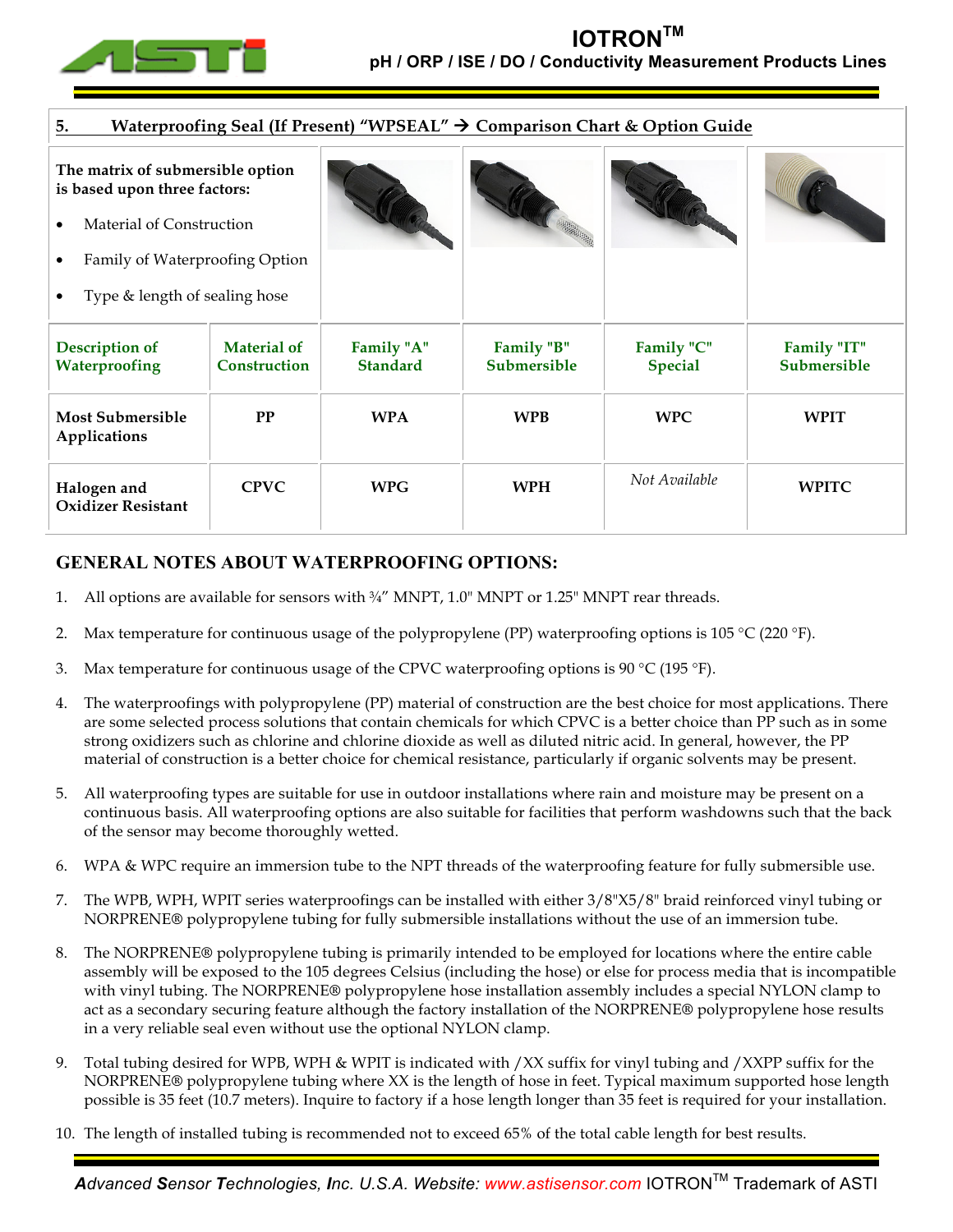

## **Complete pH, ORP & Ion Selective Sensor Part Numbers "PREFIX XXXX-YYYY-ZZZ-EOC-WPSEAL"**

#### **PNGRPtDX 8052-1000-20-TL-WPB/10**

1" MNPT RYTON Bodied Submersible Twist Lock with 4 each Tines All-In-One Dual pH/ORP Sensor; Pt1000 TC Element with 20 feet cable with tinned lead wire terminations; Waterproofing "B" Sealing option (WPB) with 10 feet of vinyl hose tubing installed

#### **PN 6053-0000-15-MBNC**

¾"-¾" MNPT RYTON Bodied Inline/Immersion pH Sensor with 4 each protective tines and no electronics; Complete with 15 feet cable and male BNC connector

#### **PNA 6241/6441-1181-20-TL**

¾"-1" MNPT PEEK Bodied Inline/Immersion Ultra-High Temperature Acid/Fluoride & Dissolved Ammonia Gas Resistant pH Sensor; with 3K Balco TC & Rosemount-Uniloc 1181 preamplifier; 20 feet cable of tinned lead wire terminations

#### **PNHF 6431-HiQ-WPH/05**

Smart Digital <sup>3</sup>/4"-1" MNPT RADEL Bodied Submersible High HF Resistant pH Sensor; 20 feet cable with HiQ4M male snap connector; Waterproofing "H" Submersion Sealing (WPH) with 5 feet of vinyl hose tubing installed

#### **PNHF 6431-CONV-10-Q7M**

¾"-1" MNPT Inline/Immersion RADEL Bodied High HF Resistant pH Sensor; Pt1000 TC & Conventional Analog Preamplifier (suitable for most Rosemount pH Transmitters); 10 feet cable with Q7M Male Snap Connector Termination

#### **AB 6100-3TX-40-Q7M-WPH/20**

1"-1.25" MNPT Submersible Fluoride Ion Selective Sensor for use in low pH service conditions & applications requiring acid cleaning; Pt1000 TC & Conventional Analog Preamp; 40 feet cable with Q7M Male Snap Connector; WPH Submersion Seal with 20 feet hosing

#### **PNTJ 6831/6631-HiQ-WPIT/10PP**

Smart Digital ¾"-1" MNPT RADEL Bodied Inline/Immersion Hydrogen Sulfide Resistant ORP Sensor with Triple Junction Reference System; 20 feet cable with HiQ4M male quick disconnect snap connector; Polypro WPIT sealing with 10 feet of NOREPRENE tubing

#### **PNXGRE 5631/5331-HiQ-40-WPB/20**

Smart Digital RADEL Bodied Extreme Dehydration, Sulfide & Slurry/Viscous Resistant Sanitary/HOT-TAP Style pH sensor with RADEL Sensor Body; Complete with 40 feet of cable with 20 feet vinyl tubing installed

#### **PNCTJX 6131/6631-870IT-35-BL-WPC**

¾"-1" MNPT Submersible Hi-Temperature Sulfide Resistant pH Sensor wtih Triple Junction Reference System; ACU-TEMP Pt1000 TC, 316SS Solution Ground & Foxboro 870IT/875/876 compatible preamplifier; 35 feet braid reinforced blue cable with WPC sealing option

#### **PNLTSK 8041-1000-10-TL**

1" MNPT PEEK Bodied Twist Lock Quick Disconnect Organic Solvent Resistant pH Sensor; Pt1000 TC & 10 feet cable with tinned lead wire terminations; Kalrez 4079 "O"-Rings (2 each)

#### **PN 6341/6141-GLI5-50-TL-WPIT/25**

¾"-1" MNPT PEEK Inline/Immersion Slurry/Viscous & Hi-Temp Resistant pH Sensor; 301 Ohm TC Assembly, 316SS Solution Ground & GLI 5-wire Differential Preamplifier; 50 feet of cable with tinned lead wires; WPIT Sealing Option w/ 25 feet of vinyl tubing installed

#### **AB 6410-1000-25-WPA-ULTRALOW**

¾"-1" MNPT Submersible Ammonium Ion Selective Sensor for Ultralow Use; Pt1000 TC & 25 feet cable; Waterproofing "A" Sealing

#### **PNACXGRTJ 5841/5141/5641-1000-20-TL-WPIT/05PP**

PEEK Hi-Temp Sulfide Resistant HOT-TAP ORP Sensor; Triple Junction; 4 each Tines; ACCU-TEMP Pt1000; 5 feet NEORPENE hose

#### **PNACXGRTSTJ 5431-1000-20-TL**

Acid, Gas & Solvent Resistant Sanitary pH Sensor; Triple Junction, Tines & TS Seal; ACCU-TEMP Pt1000; 20 feet cable; Tinned Leads

#### **PNGRTJX 8631-1000-15-TL-WPB**

1" RADEL Twist Lock with Tines Sulfide Resistant pH Sensor with Triple Junction; ACCU-TEMP PT1000 TC; 15 feet cable; WPB Seal

#### **PNEX 5331-1056-35-Q7M-WPIT/15**

Slurry & Extreme Dehydration Resistant Sanitary pH Sensor; Pt1000 & 1056 Preamp; 35 feet cable & Q7M Snap; WPIT w/ 15 feet hose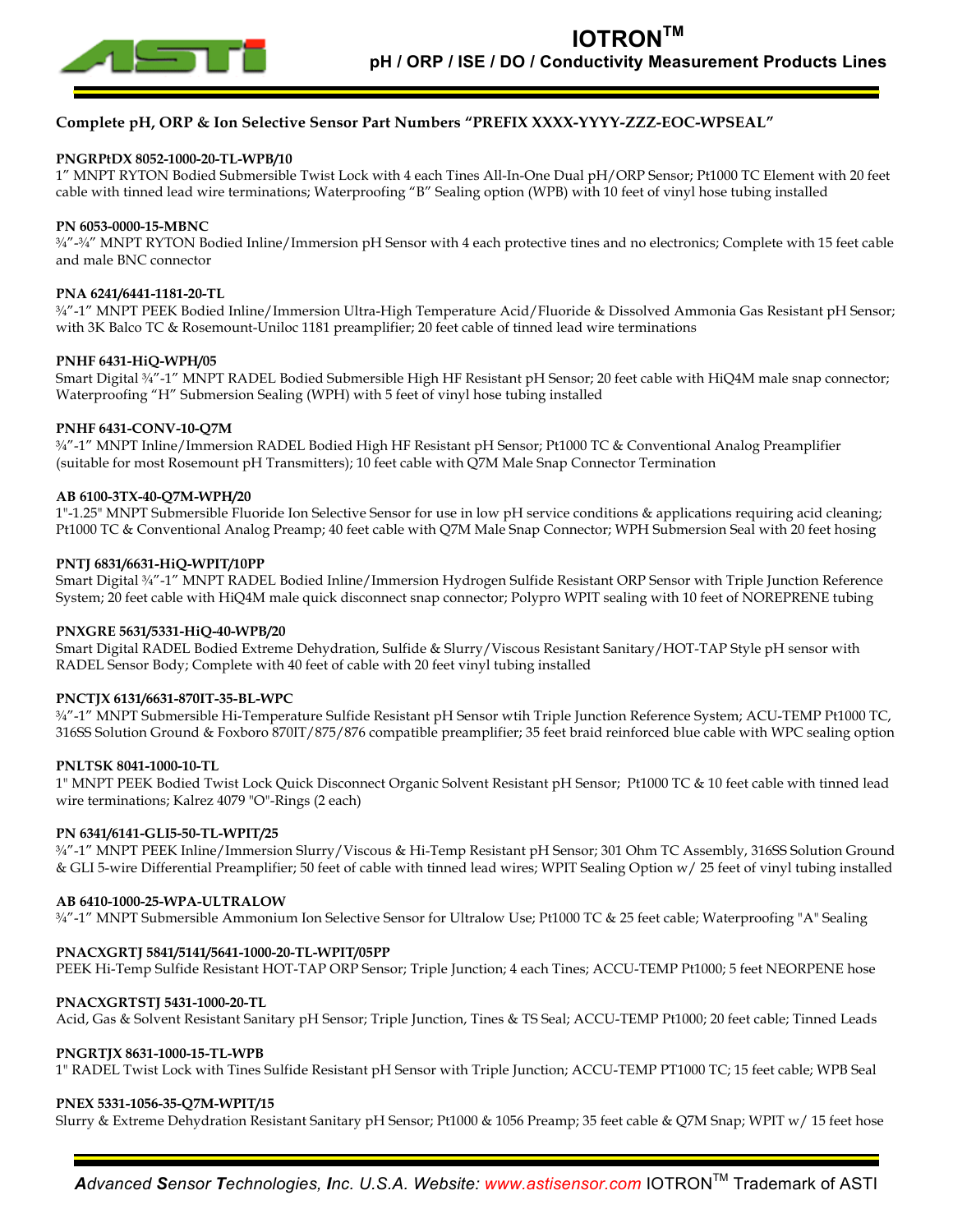

# APPENDIX A "PREFIX"

Explanation of Alpha Prefix (PREFIX) add-ons and examples with full description

| <b>Custom Applications</b>                                                                                                                            | <b>Add-On Alpha Prefix</b>               |
|-------------------------------------------------------------------------------------------------------------------------------------------------------|------------------------------------------|
| Dissolved Ammonia or Chlorine Gas Resistant                                                                                                           | "A" or " $C$ "                           |
| Organic Media Applications*                                                                                                                           | $^{\prime\prime}$ L $^{\prime\prime}$    |
| Teflon Silicone Required*                                                                                                                             | $^{\prime\prime}{\rm TS}^{\prime\prime}$ |
| Triple Junction*                                                                                                                                      | "TJ"                                     |
| High-Level HF Resistant*                                                                                                                              | $^{\prime\prime}{\rm HF}^{\prime\prime}$ |
| <b>Custom Configurations</b>                                                                                                                          | <b>Add-On Alpha Prefix</b>               |
| Accu-Temp Option for Fast Temperature Response*                                                                                                       | ''X''                                    |
| Low Impedance Option*                                                                                                                                 | "Z"                                      |
| 316SS Solution Ground (Indicated for Sensor Without Preamplifiers Only)*                                                                              | ''Y''                                    |
| Platinum Solution Ground (Indicated for Sensor Without Preamplifiers Only)*                                                                           | ''Pt''                                   |
| Platinum Solution Ground with 2 each reference half-cells for simultaneous<br>use on two completely separate input channels or transmitters Addition* | ''PtD''                                  |
| 3-wire TC*                                                                                                                                            | $^{\prime\prime}{\rm M}^{\prime\prime}$  |
| Removal of Sensor Guard (For Immersion Series Only)                                                                                                   | ''NG''                                   |
| Addition of 4 each Protective Tines Sensor Guard Configurations*<br>(for Twist Lock & Sanitary/HOT-TAP Series)                                        | $^{\prime\prime}$ GR $^{\prime\prime}$   |
| Addition of 2 each Protective Tines Sensor Guard Configurations*<br>(for Twist Lock & Sanitary/HOT-TAP Series)                                        | $^{\prime\prime}$ GRO"                   |
| Shielded and Braid Reinforced Blue Cable*                                                                                                             | "BL"                                     |
| Upgrade from standard Viton® -75 to CV75, Simriz® 485 or Kalrez® 4079*<br>(for Twist Lock & Sanitary/HOT-TAP Series)                                  | "W", "U" or "K"<br>respectively          |

*\*Additional charge applies for these options, consult current ASTI price list for details or contact ASTI Factory.*

*Notes:*

*1) Not all options are available for all sensor series. Contact ASTI Factory for details.*

*2) Waterproofing Options are indicated as a separate line item option for each different sensor model. Waterproofing options for submersible sensors are not integrated into the sensor part number.*